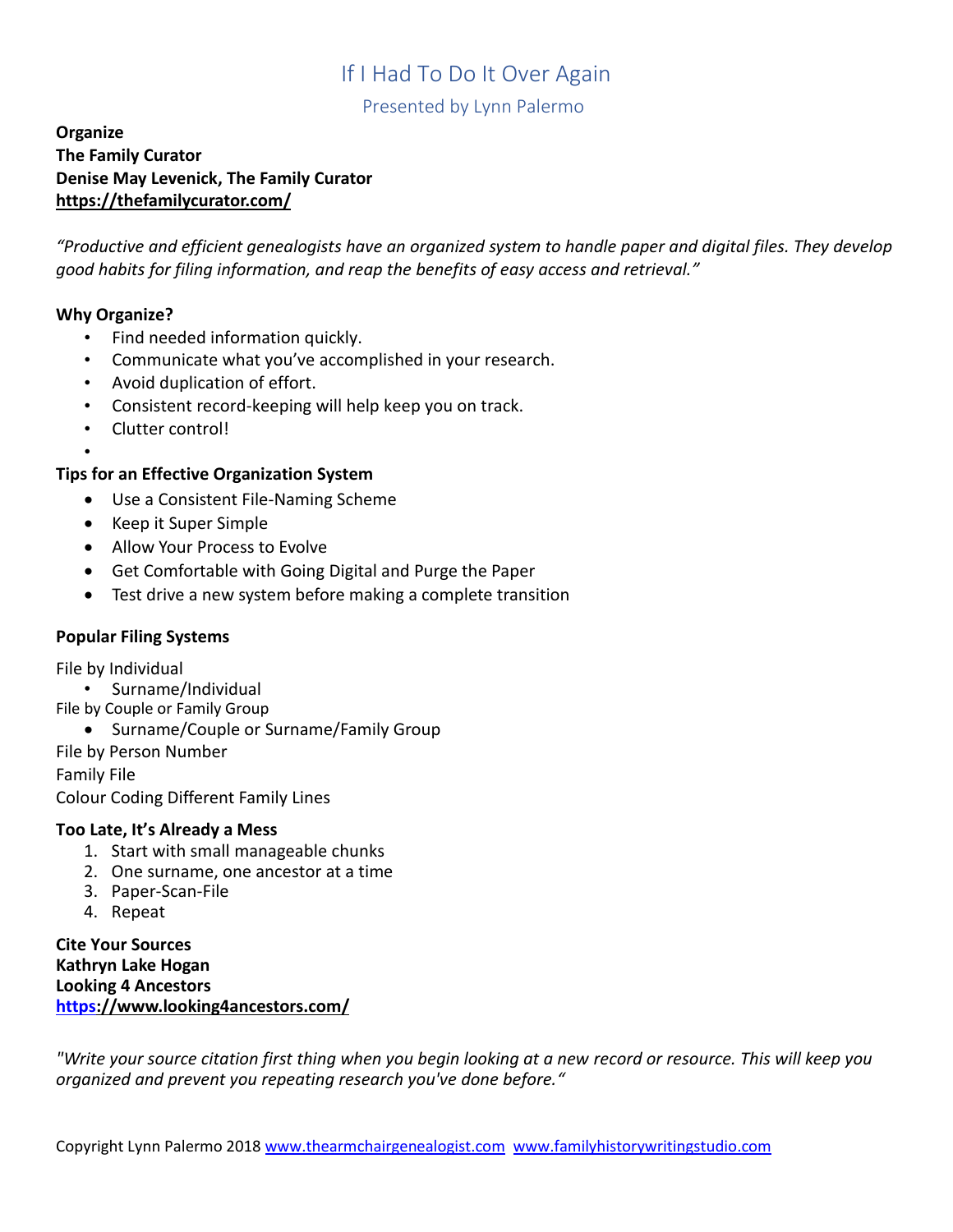## Presented by Lynn Palermo

#### **What to Cite**

Author, Title**,** Repository (for publications the place published and publisher; for unpublished material the repository and address)**,** Date, Page. Optional library or archive call number**,** Brief comment about the source

## **10 Steps to Getting Your Citations Under Control**

- 1. Identify one main line and one ancestor closet to you. Begin There.
- 2. Identify all your sources for this ancestor
- 3. Cite your sources in a genealogy software program or manually. I use RootsMagic.
- 4. After recording all citations for our ancestor now is an excellent time to make a research plan.
- 5. Invest in a copy of Evidence Explained by Elizabeth Shown Mills.
- 6.Print off an individual summary for each ancestor.
- 7. Each time you complete an ancestor, tag or note which ancestor is done, so you know where you left off.
- 8. Create a schedule.
- 9. Rinse and Repeat.

10. After you have completed each of your main lines, you can go back and begin your offshoots.

#### **Don't Skim Documents Amy Johnson Crow <https://www.amyjohnsoncrow.com/>**

*"When we just skim through the document looking for specific facts, we lose not only the context of those facts, but we miss out on a lot of detail that could be helpful to our research."*

## **Avoid Skimming**

- **1.** Read the entire document
- 2. Don't rush to the next shiny object
- 3. Read it several times
- 4. Make Notes
- 1. Review your documents

**Keep Track of Sharing Ruth Blair <http://familyhistorysearches.com/>**

*"Put your stamp on every page of information you send out."* 

## **How to Track Your Sharing**

- 1. Pages paper or digital turn them into PDFs and add your information in the header or footer.
- 2. Keep track of emails, file them
- 3. Before sharing your family tree Is it accurate?
- 4. Keep a correspondence log.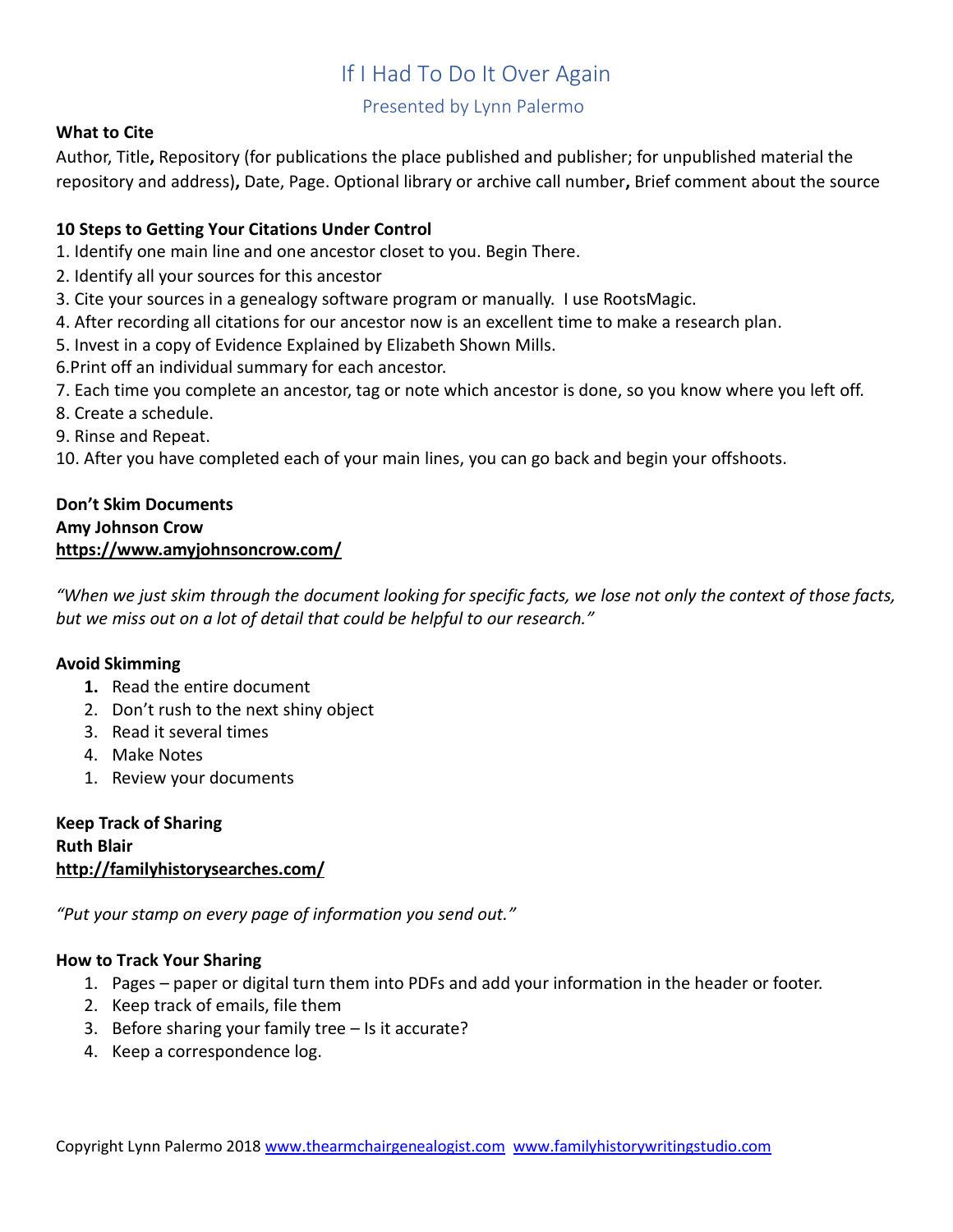Presented by Lynn Palermo

#### **Visiting Archives/Genealogy Vacations Randy Seaver <https://www.geneamusings.com/>**

*"Not taking enough vacation/research trips that included visits to major repositories."*

#### **How to Make Your Genealogy Trip a Reality**

- Decide Now is the Time
- Make a Bucket List
- Research and Narrow it Down
- Connect with the Archives
- Walk in Your Ancestor's Footsteps
- Save Your Money and Set a Deadline

#### **Genealogy Education Patricia Greber <https://mygenealogylife.ca/>**

*"I have found many opportunities for genealogy education; genealogy societies, Facebook groups, Twitter groups (#genchat #AncestryHour), online courses, webinars, conferences, even cruises, there is so much on offer. I encourage you to explore all the possibilities and have fun learning about your ancestors."*

## **Where to Learn Online and Off**

**Conferences** – Conference Keeper <http://conferencekeeper.org/> **Webinars** – OGS - <https://ogs.on.ca/webinars/> Legacy Family Tree - <https://familytreewebinars.com/> **Social Media** – Twitter and Facebook #Genchat<http://www.genealogygenchat.com/> #AncestryHour<https://www.ancestryhour.co.uk/> Facebook - 12,000 Genealogy Facebook Group[shttps://socialmediagenealogy.com/genealogy-on-facebook-list/](https://socialmediagenealogy.com/genealogy-on-facebook-list/) **Archives – Classes, Speakers BIFHSGO** <https://bifhsgo.ca/cpage.php?pt=29>

- [Monthly education talks](https://bifhsgo.ca/cpage.php?pt=29#Monthly%20education%20talks)
- [Monthly presentations](https://bifhsgo.ca/cpage.php?pt=29#Monthly%20presentations)
- [Annual conference](https://bifhsgo.ca/cpage.php?pt=29#Annual%20conference)
- [Quarterly journal](https://bifhsgo.ca/cpage.php?pt=29#Quarterly%20journal)
- [Research guides](https://bifhsgo.ca/cpage.php?pt=29#Research%20guides)
- [Presentation videos and handouts](https://bifhsgo.ca/cpage.php?pt=29#Presentation%20videos%20and%20handouts) (Members Only)
- [Resources and handouts](https://bifhsgo.ca/cpage.php?pt=29#Past%20Education) (public access)
- [YouTube](https://bifhsgo.ca/cpage.php?pt=29#YouTube)

**Blogs** - Geneabloggers Tribe http://geneabloggerstribe.com/

#### **Keep a Research Log**

Copyright Lynn Palermo 2018 [www.thearmchairgenealogist.com](http://www.thearmchairgenealogist.com/) [www.familyhistorywritingstudio.com](http://www.familyhistorywritingstudio.com/)